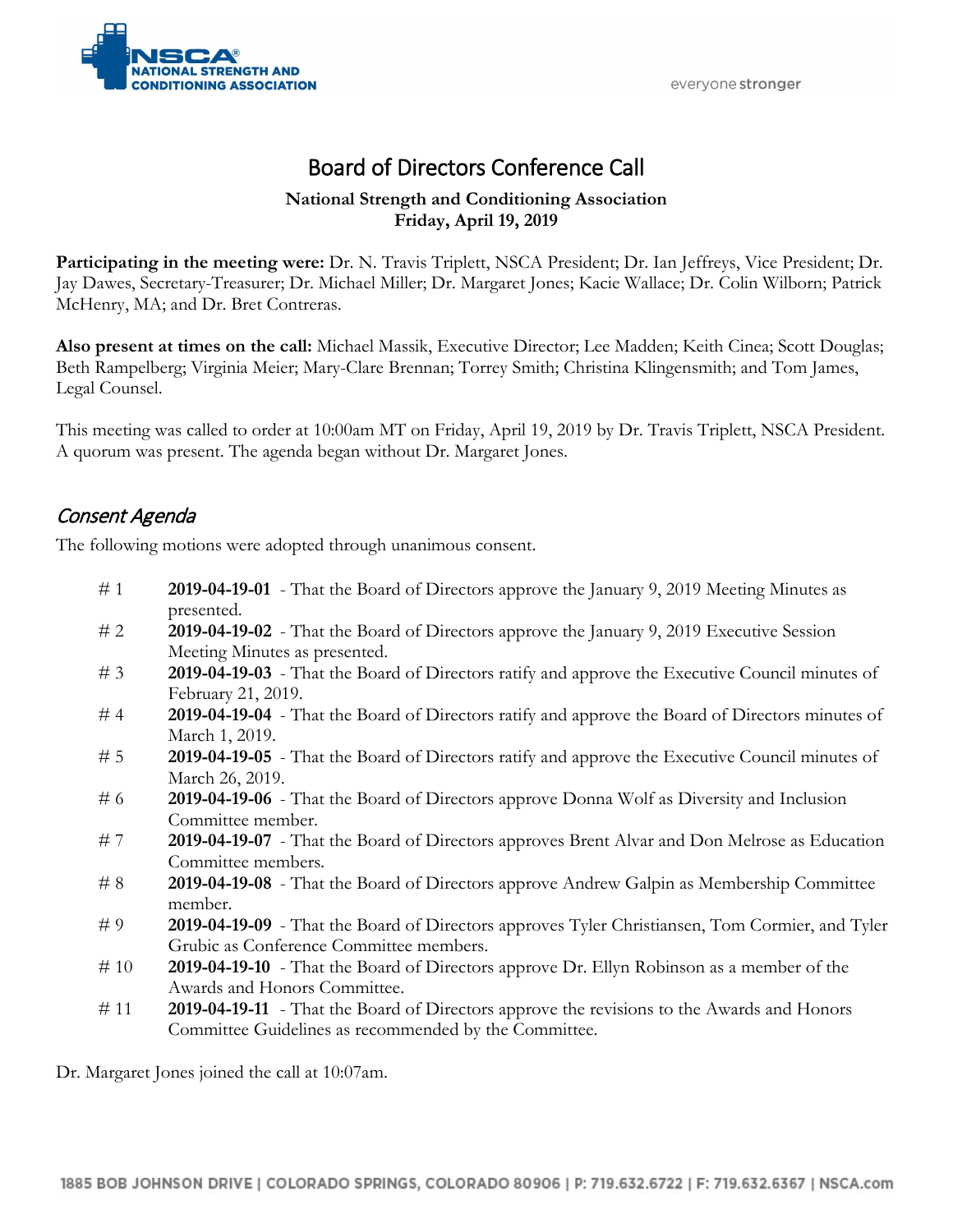everyone stronger



### Reports of Officers

• Treasurer's Report o The annual budget was reviewed by the Board.

2019-04-19-12 - Approval of the 2019-2020 Budget Proposed By: Dr. Jay Dawes Vote: Passed unanimously Seconded By: Dr. Ian Jeffreys Adopted Motion: That the Board of Directors approves the 2019-2020 budget as presented.

2019-04-19-13 - Update NSCA bank and investment account signers Proposed By: Dr. Jay Dawes Vote: Passed unanimously Seconded By: Patrick McHenry, MA Adopted Motion: That the Board of Directors approves Michael Massik, Lee Madden, and Keith Cinea as signers for all bank and investment accounts and rescinds all previous adopted signer motions.

2019-04-19-14 - Approval of the Older Adult Position Statement Proposed By: Dr. Colin Wilborn Vote: Passed unanimously Seconded By: Dr. Jay Dawes Adopted Motion: That the Board of Directors approve the Older Adult Position Statement.

2019-04-19-15 - Approval of new Fellows of the NSCA Proposed By: Dr. Margaret Jones Vote: Passed unanimously Seconded By: Dr. Colin Wilborn Adopted Motion: That the Board of Directors approve Rick Howard, Chad Kerksick, and Kevin McCurdy as Fellows of the NSCA as recommended by the Fellowship Review Committee.

2019-04-19-16 - Housekeeping - Rescind outdated resolutions Proposed By: Dr. N. Travis Triplett Vote: Passed unanimously Seconded By: Dr. Jay Dawes Adopted Motion: That the Board of Directors rescind resolutions 1999-06-22-002, 2001-07- 11-04, 2002-01-11-11, 2007-01-04-03, 2008-02-18-02, 2010-03-01-16, and 2010-03-01-18.

2019-04-19-17 - Rescind the Registered Certified Personal Trainer Recognition Proposed By: Dr. Bret Contreras Vote: Passed unanimously Seconded By: Dr. Jay Dawes Adopted Motion: That the Board of Directors rescind resolution 2015-10-07-07.

## Discussion Items and Follow-up Reports:

- Dr. Colin Wilborn, Dr. Jay Dawes and Dr. Margaret Jones were named to provide guidance to staff for the hiring of the JSCR Editor-In-Chief position.
- An NCAA joint document update was provided.
- A follow-up report was provided on the progress of the college coaches toolkit.